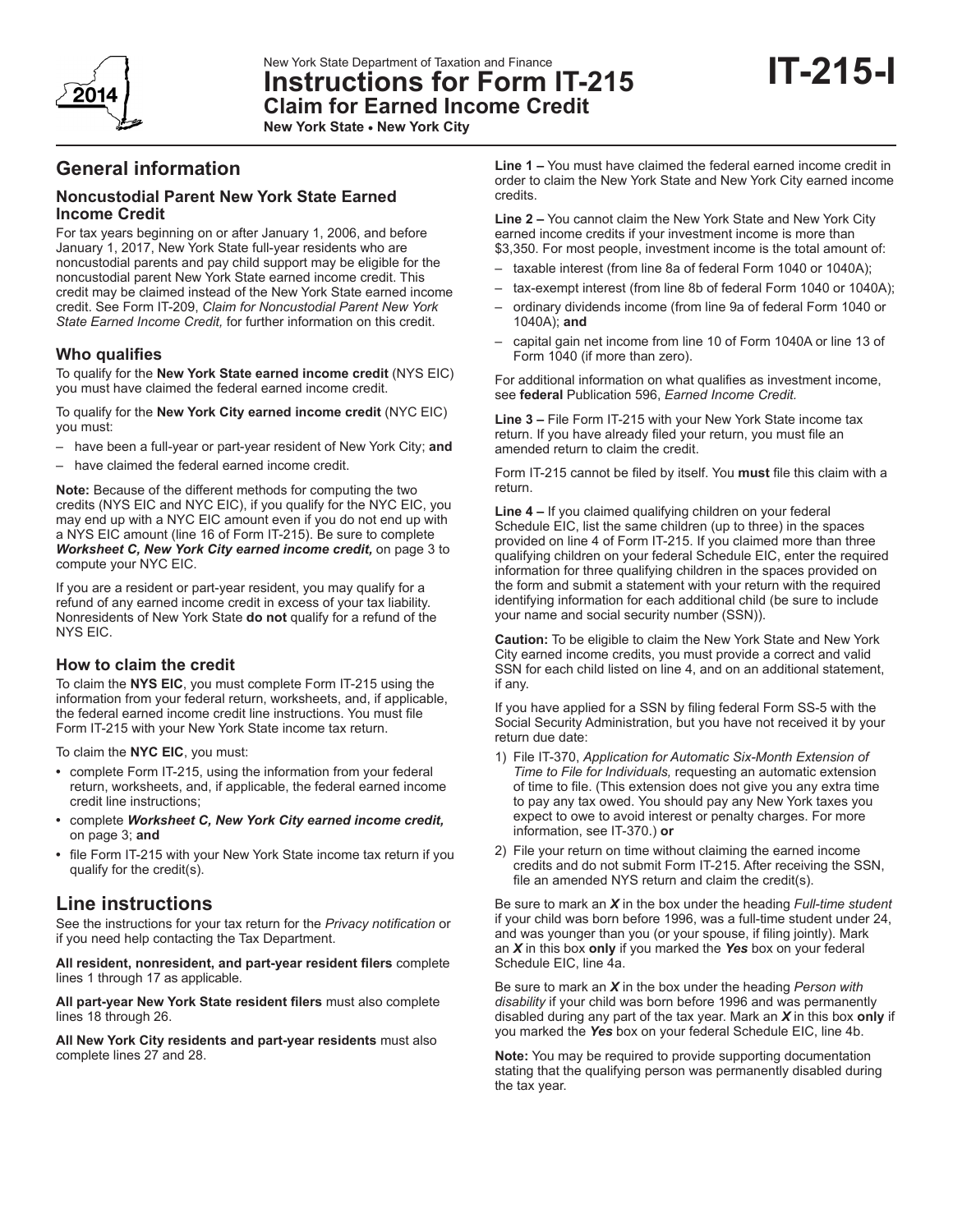**Line 6 –** Complete Worksheet A below to determine the amount to enter on line 6.

| <b>Worksheet A</b> |  |                                                                                                                                                                                                                  |  |
|--------------------|--|------------------------------------------------------------------------------------------------------------------------------------------------------------------------------------------------------------------|--|
|                    |  | Wages, salaries, tips, etc.                                                                                                                                                                                      |  |
|                    |  | Enter the amount from federal Form 1040EZ, line 1;<br>Form 1040A, line 7; or Form 1040, line 7;                                                                                                                  |  |
|                    |  | or                                                                                                                                                                                                               |  |
|                    |  | if you are a member of the clergy or a<br>church employee who checked the Yes<br>box in step 5, line 1, of the federal<br>Form 1040 instructions for lines 66a and<br>66b, enter the amount from step 5, line 1, |  |
|                    |  | 2 Enter the amount, if any, from federal<br>Form 1040EZ, line 8b; Form 1040A                                                                                                                                     |  |
|                    |  | 3 Add lines 1 and 2. Enter here and on                                                                                                                                                                           |  |

**Line 7 –** If you received a taxable scholarship or fellowship grant that was not reported on a federal Form W-2, if you were paid an amount as an inmate in a penal institution for work, or if you received an amount as a pension or annuity from a nonqualified deferred compensation plan or a nongovernmental section 457 plan (this amount may be shown on your wage and tax statement(s) federal Form W-2, box 11), enter the amount from your federal Form 1040A instructions for line 42a, or from your federal Form 1040 instructions for line 66a. Also include on line 7 any amount that is a Medicaid waiver payment that you excluded on your federal return.

**Line 8 –** *Business income or loss* applies only to federal Form 1040 filers. Enter the amount of business income or loss from your federal Form 1040 instructions, *Earned Income Credit Worksheet B,* the total of lines 1e, 2c and 3. Use a minus sign to show a loss or a negative amount. Be sure to enter your employer identification number (EIN) for your business. If you have income or loss from more than one business, enter the EIN representing your primary business activity. If your primary business activity doesn't have an EIN, enter your social security number.

**Line 10 –** This amount can be found on the appropriate line of your federal return.

**Line 11 –** The NYS EIC is 30% (.30) of the federal earned income credit reduced by any household credit allowed. The rate has already been filled in for you.

**Line 12 –** This amount represents your NYS EIC **before** it has been reduced by the amount of household credit allowed.

If the amount on line 12 is more than zero, and you are a full-year or part-year New York City resident, be sure to complete *Worksheet C, New York City earned income credit,* on page 3 to compute your NYC EIC. Enter the amount of your NYC EIC on Form IT-215, line 27.

**Lines 13, 14, and 15 –** Complete *Worksheet B* on the back of Form IT-215. Then continue with line 13.

**Line 16 –** Allowable New York State earned income credit.

**For filing status 1, 2, 4, or 6** 

- **• Residents:** Enter the line 16 amount on Form IT-201, line 65.
- **• Nonresidents:** Enter the line 16 amount on Form IT-203, line 43.
- **• Part-year residents:** Enter the line 16 amount on Form IT-203, line 43, **and continue on** line 18.

#### **For filing status ,** *Married filing separate return*

**•** The line 16 amount represents both spouses' combined (total) NYS EIC. You must complete line 17 and indicate the amount of line 16 that you are claiming.

**Line 17 –** Complete this line **only** if your filing status is 3, Married *filing separate return.* See the instructions for Form IT-201 or IT-203 to determine your filing status.

Show the portion of line 16 that you are claiming as your share of the NYS EIC, and follow the appropriate instructions below. Remember, while the NYS EIC can be split in any manner you and your spouse agree to, the combined amount of both spouses' New York State credits cannot be more than the amount on line 16.

- **• Residents:** Enter the line 17 amount on Form IT-201, line 65.
- **• Nonresidents:** Enter the line 17 amount on Form IT-203, line 43.
- **• Part-year residents:** Enter the line 17 amount on Form IT-203, line 43, **and continue on** line 18.

#### **Part-year New York State residents only**

**Lines 18 through 26** need to be completed **only** by part-year New York State residents claiming the NYS EIC who are filing Form IT-203, *Nonresident and Part-Year Resident Income Tax Return,* for this year. The amounts for these lines can be found on the appropriate lines of Form IT-203 or Form IT-203-ATT, *Other Tax Credits and Taxes,* or their instructions (Form IT-203-I).

The NYS EIC must first reduce your tax liability to zero before the remaining excess NYS EIC is eligible to be refunded. The amount to be refunded will be based on the ratio of resident period income to the combined income from both the resident and nonresident periods.

**Line 25 –** Divide line 23 by line 24 and round the result to the fourth decimal place. (Do not enter more than 100% (1.0000) even if your actual result is more than 100%.) If the result is zero percent (0%), you have no remaining excess earned income credit available to be refunded. Do not complete line 26.

**Line 26 –** If line 25 is greater than 0%, multiply line 22 by line 25. Enter the line 26 amount on Form IT-203-ATT, line 10, and submit Form IT-215 with your Form IT-203. This amount represents the refundable portion of your part-year resident NYS EIC.

#### **Instructions for completing** *Worksheet B*

**Line 2 –** Enter the amount from Form IT-112-R, *New York State Resident Credit,* line 30, or Form IT-112-C, *New York State Resident Credit for Taxes Paid to a Province of Canada*, line 46.

**Line 3 –** Enter the amount of your **available** accumulation distribution credit. This amount may be greater than your accumulation distribution credit claimed on Form IT-201-ATT, line 1, or Form IT-203-ATT, line 2.

*(continued)*